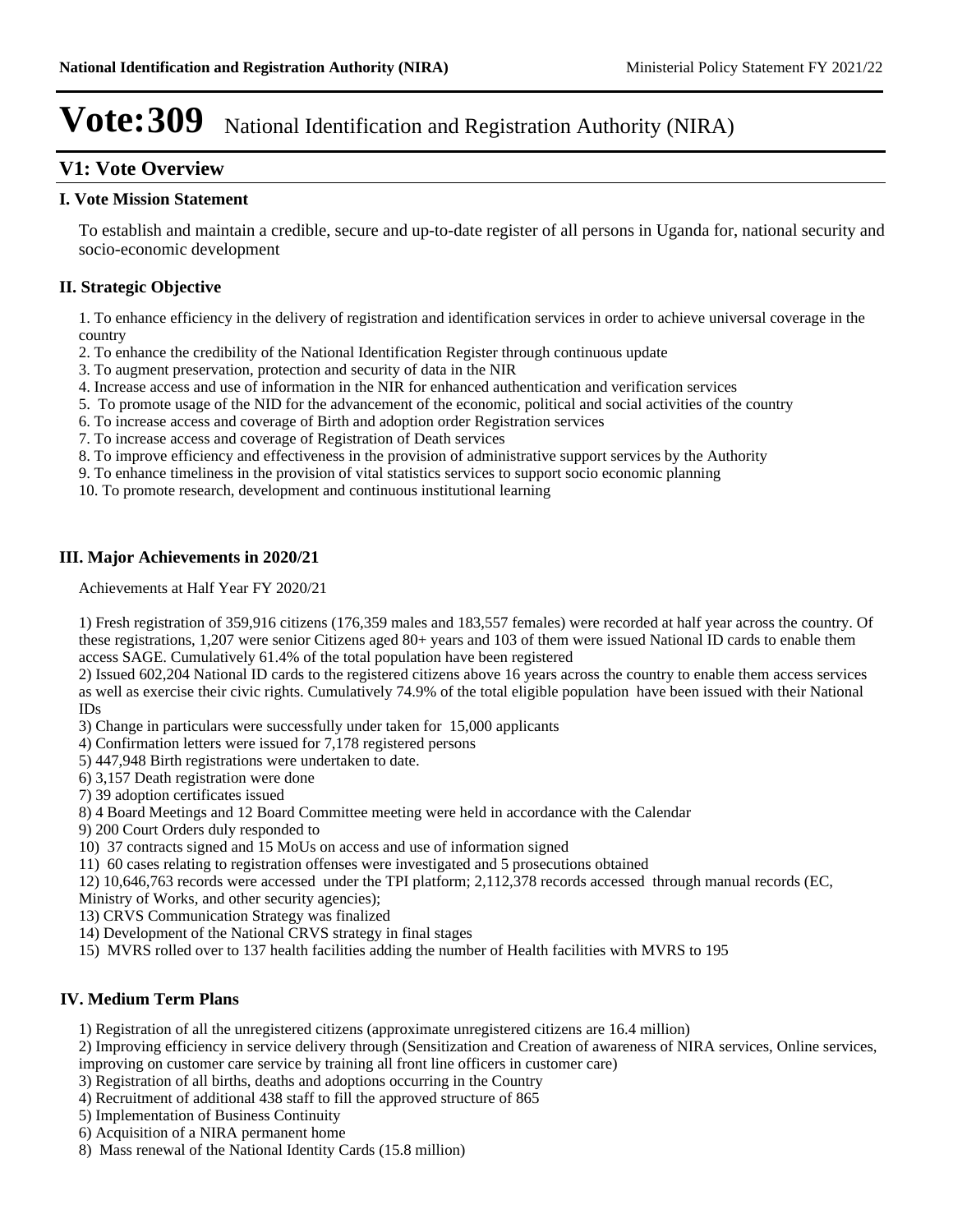9) Replacement of 7,860 aged registration equipment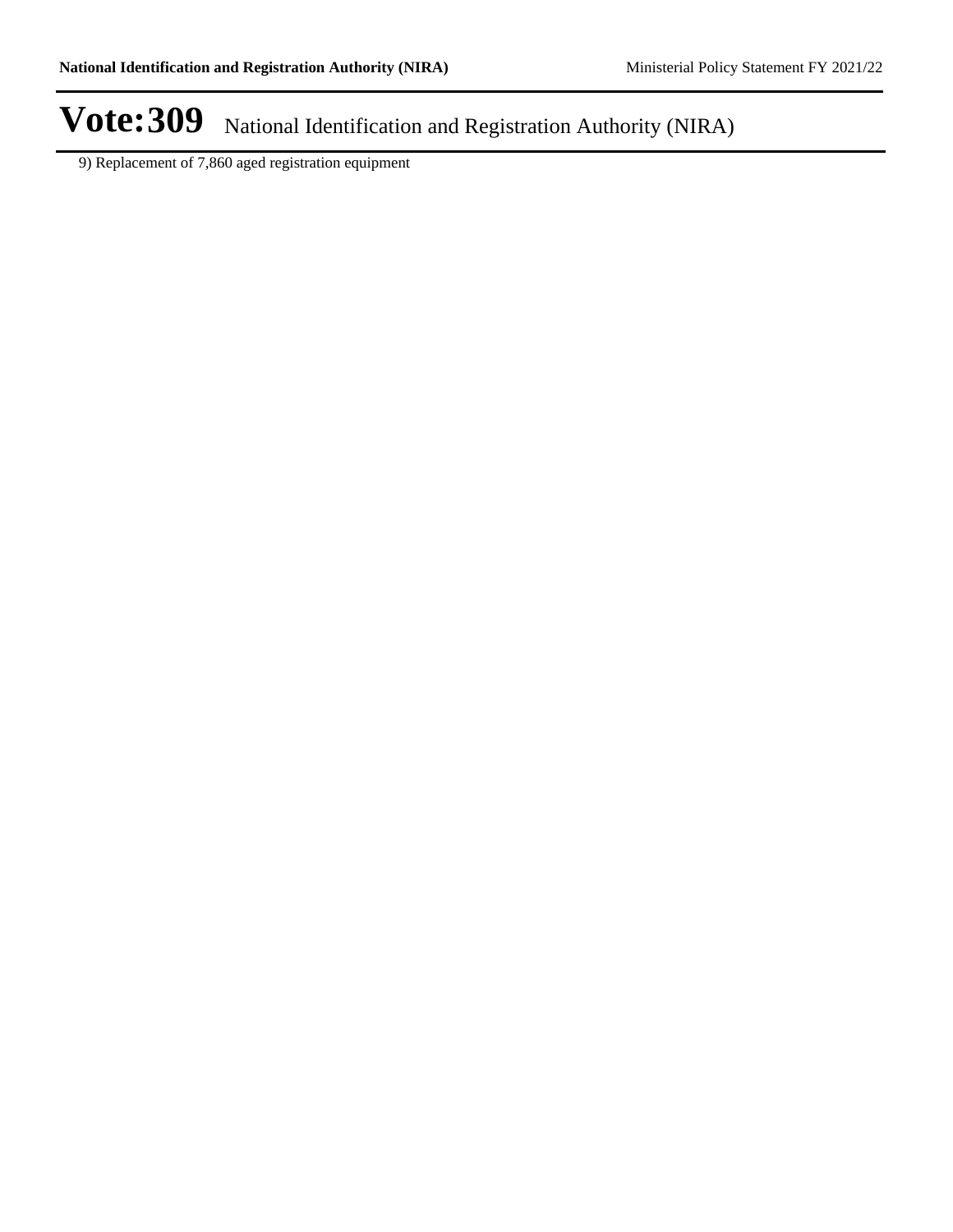## **V. Snapshot Of Medium Term Budget Allocations**

**Table 5.1: Overview of Vote Expenditures (UShs Billion)**

|                  |                                                      |                    |               | 2020/21                                   |         |         |         | <b>MTEF Budget Projections</b> |         |
|------------------|------------------------------------------------------|--------------------|---------------|-------------------------------------------|---------|---------|---------|--------------------------------|---------|
|                  |                                                      | 2019/20<br>Outturn | <b>Budget</b> | <b>Approved Expenditure</b><br>by End Dec | 2021/22 | 2022/23 | 2023/24 | 2024/25                        | 2025/26 |
| <b>Recurrent</b> | Wage                                                 | 17.907             | 18.835        | 7.602                                     | 18.835  | 19.777  | 19.777  | 19.777                         | 19.777  |
|                  | Non Wage                                             | 20.424             | 45.398        | 6.578                                     | 36.341  | 36.341  | 36.341  | 36.341                         | 36.341  |
| Devt.            | GoU                                                  | 2.889              | 6.167         | 0.000                                     | 6.167   | 6.167   | 6.167   | 6.167                          | 6.167   |
|                  | Ext. Fin.                                            | 0.000              | 0.000         | 0.000                                     | 0.000   | 0.000   | 0.000   | 0.000                          | 0.000   |
|                  | <b>GoU</b> Total                                     | 41.220             | 70.400        | 14.179                                    | 61.343  | 62.284  | 62.284  | 62.284                         | 62.284  |
|                  | <b>Total GoU+Ext Fin (MTEF)</b>                      | 41.220             | 70.400        | 14.179                                    | 61.343  | 62.284  | 62.284  | 62.284                         | 62.284  |
|                  | Arrears                                              | 0.000              | 0.046         | 0.046                                     | 8.982   | 0.000   | 0.000   | 0.000                          | 0.000   |
|                  | <b>Total Budget</b>                                  | 41.220             | 70.446        | 14.225                                    | 70.324  | 62.284  | 62.284  | 62.284                         | 62.284  |
|                  | <b>A.I.A Total</b>                                   | N/A                | N/A           | N/A                                       | N/A     | N/A     | N/A     | N/A                            | N/A     |
|                  | <b>Grand Total</b>                                   | 41.220             | 70.446        | 14.225                                    | 70.324  | 62.284  | 62.284  | 62.284                         | 62.284  |
|                  | <b>Total Vote Budget</b><br><b>Excluding Arrears</b> | 41.220             | 70.400        | 14.179                                    | 61.343  | 62.284  | 62.284  | 62.284                         | 62.284  |

### **Table 5.2: Budget Allocation by Programme (UShs Billion)**

|                                 | 2021/22 Draft Estimates |          |              |  |  |
|---------------------------------|-------------------------|----------|--------------|--|--|
| <b>Billion Uganda Shillings</b> | GoU                     | Ext. Fin | <b>Total</b> |  |  |
| Governance and Security         | 61.343                  | 0.000    | 61.343       |  |  |
| <b>Grand Total:</b>             | 70.324                  | 0.000    | 70.324       |  |  |
| <b>Total excluding Arrears</b>  | 61.343                  | 0.000    | 61.343       |  |  |

## **VI. Budget By Economic Clasification**

**Table V6.1 2020/21 and 2021/22 Budget Allocations by Item**

|                                       |        | 2020/21 Approved Budget |            |              |        | 2021/22 Draft Estimates |              |
|---------------------------------------|--------|-------------------------|------------|--------------|--------|-------------------------|--------------|
| Billion Uganda Shillings              | GoU    | Ext. Fin                | <b>AIA</b> | <b>Total</b> | GoU    | Ext. Fin                | <b>Total</b> |
| <b>Output Class: Outputs Provided</b> | 64.233 | 0.000                   | 0.000      | 64.233       | 55.176 | 0.000                   | 55.176       |
| 211 Wages and Salaries                | 28.831 | 0.000                   | 0.000      | 28.831       | 20.627 | 0.000                   | 20.627       |
| 212 Social Contributions              | 2.033  | 0.000                   | 0.000      | 2.033        | 2.033  | 0.000                   | 2.033        |
| 213 Other Employee Costs              | 6.920  | 0.000                   | 0.000      | 6.920        | 6.640  | 0.000                   | 6.640        |
| 221 General Expenses                  | 8.488  | 0.000                   | 0.000      | 8.488        | 8.962  | 0.000                   | 8.962        |
| 222 Communications                    | 0.770  | 0.000                   | 0.000      | 0.770        | 2.248  | 0.000                   | 2.248        |
| 223 Utility and Property Expenses     | 5.454  | 0.000                   | 0.000      | 5.454        | 5.184  | 0.000                   | 5.184        |
| 224 Supplies and Services             | 0.871  | 0.000                   | 0.000      | 0.871        | 2.590  | 0.000                   | 2.590        |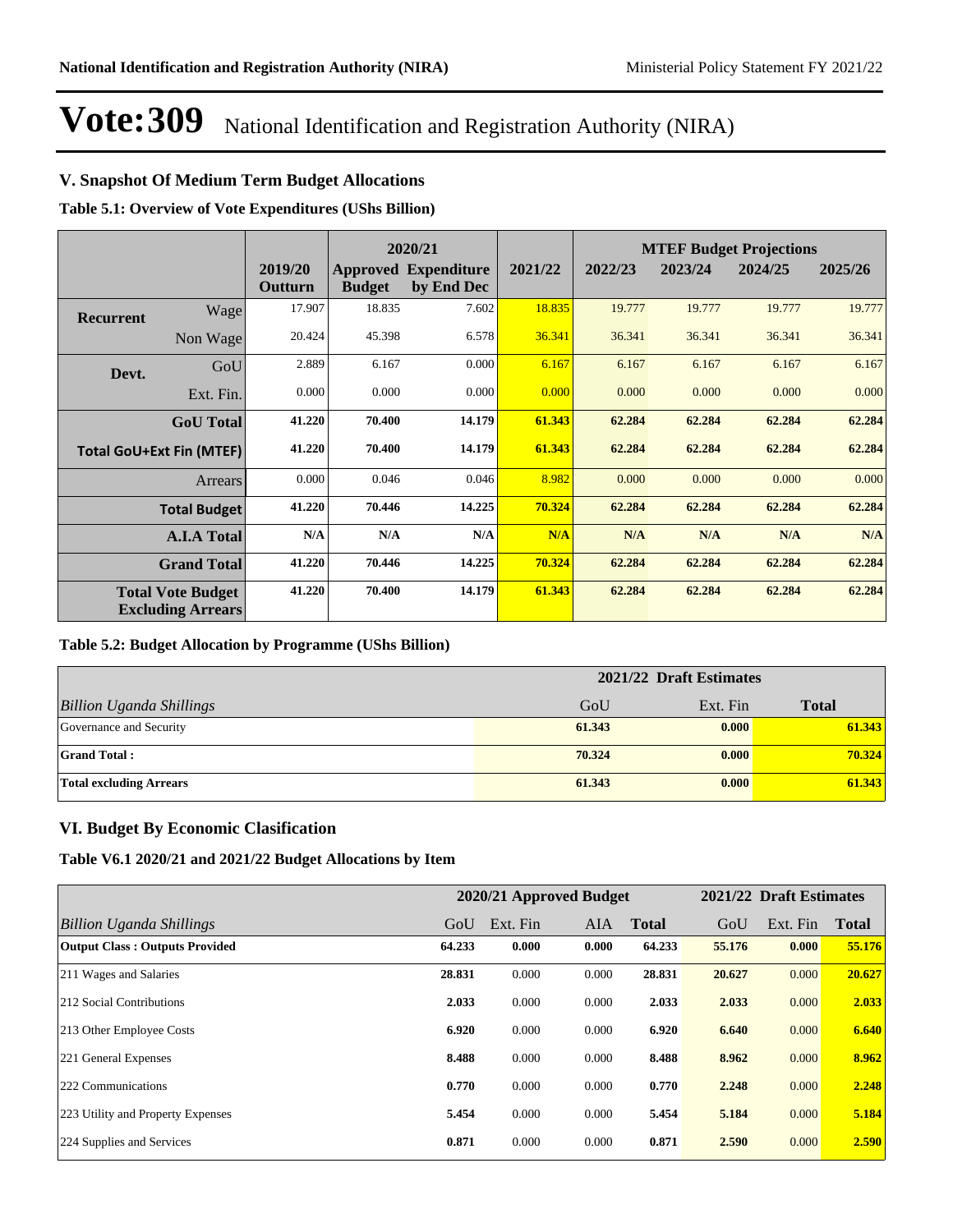| 225 Professional Services              | 0.057  | 0.000 | 0.000 | 0.057  | 0.199  | 0.000 | 0.199  |
|----------------------------------------|--------|-------|-------|--------|--------|-------|--------|
| 226 Insurances and Licenses            | 0.056  | 0.000 | 0.000 | 0.056  | 0.092  | 0.000 | 0.092  |
| 227 Travel and Transport               | 3.884  | 0.000 | 0.000 | 3.884  | 4.813  | 0.000 | 4.813  |
| 228 Maintenance                        | 6.868  | 0.000 | 0.000 | 6.868  | 1.388  | 0.000 | 1.388  |
| 282 Miscellaneous Other Expenses       | 0.000  | 0.000 | 0.000 | 0.000  | 0.400  | 0.000 | 0.400  |
| <b>Output Class: Capital Purchases</b> | 6.167  | 0.000 | 0.000 | 6.167  | 6.167  | 0.000 | 6.167  |
| <b>312 FIXED ASSETS</b>                | 6.167  | 0.000 | 0.000 | 6.167  | 6.167  | 0.000 | 6.167  |
| <b>Output Class: Arrears</b>           | 0.046  | 0.000 | 0.000 | 0.046  | 8.982  | 0.000 | 8.982  |
| 321 DOMESTIC                           | 0.046  | 0.000 | 0.000 | 0.046  | 8.982  | 0.000 | 8.982  |
| <b>Grand Total:</b>                    | 70.446 | 0.000 | 0.000 | 70.446 | 70.324 | 0.000 | 70.324 |
| <b>Total excluding Arrears</b>         | 70.400 | 0.000 | 0.000 | 70.400 | 61.343 | 0.000 | 61.343 |

### VII. Budget By Sub-Subprogramme, Department And Project

### **Table V7.1: Past Expenditure Outturns and Medium Term Projections by Sub-SubProgramme,Department and Project**

| Billion Uganda shillings                                                 |                              | FY 2020/21                |                                   |                                             |         | <b>Medium Term Projections</b> |         |         |
|--------------------------------------------------------------------------|------------------------------|---------------------------|-----------------------------------|---------------------------------------------|---------|--------------------------------|---------|---------|
|                                                                          | <b>FY 2019/20</b><br>Outturn | Approved<br><b>Budget</b> | <b>Spent By</b><br><b>End Dec</b> | 2021-22<br><b>Proposed</b><br><b>Budget</b> | 2022-23 | 2023-24                        | 2024-25 | 2025-26 |
| 22 Identification and Registration<br><b>Services</b>                    | 18.208                       | 38.283                    | 9.145                             | 28.305                                      | 34.651  | 34.651                         | 34.651  | 34.651  |
| 02 Identification Services                                               | 15.924                       | 33.103                    | 7.143                             | 25.194                                      | 30.244  | 30.244                         | 30.244  | 30.244  |
| 03 Civil Registration Services                                           | 2.284                        | 5.180                     | 2.003                             | 3.111                                       | 4.407   | 4.407                          | 4.407   | 4.407   |
| 49 Policy, Planning and Support<br><b>Services</b>                       | 23.012                       | 32.163                    | 5.080                             | 42.019                                      | 27.633  | 27.633                         | 27.633  | 27.633  |
| 04 Administration and Support Services                                   | 20.124                       | 25.996                    | 5.080                             | 35.853                                      | 21.467  | 21.467                         | 21.467  | 21.467  |
| 1485 Institutional Support to NIRA                                       | 2.889                        | 0.000                     | 0.000                             | 0.000                                       | 0.000   | 0.000                          | 0.000   | 0.000   |
| 1667 Retooling the National Identification<br>and Registration Authority | 0.000                        | 6.167                     | 0.000                             | 6.167                                       | 6.167   | 6.167                          | 6.167   | 6.167   |
| <b>Total for the Vote</b>                                                | 41.220                       | 70.446                    | 14.225                            | 70.324                                      | 62.284  | 62.284                         | 62.284  | 62.284  |
| <b>Total Excluding Arrears</b>                                           | 41.220                       | 70.400                    | 14.179                            | 61.343                                      | 62.284  | 62.284                         | 62.284  | 62.284  |

### **VIII. Sub-SubProgramme Performance and Medium Term Plans**

## **Table V8.1: Sub-SubProgramme Outcome and Outcome Indicators**

|                             | <b>Sub-SubProgramme:</b> 22 Identification and Registration Services      |
|-----------------------------|---------------------------------------------------------------------------|
| Objective :                 | I. Enhanced identity enrollment services to citizens and Aliens           |
|                             | II. Increased access to data from the National Identification Register    |
|                             | III. Increased access to civil registration and Vital Statistics services |
| <b>Responsible Officer:</b> | Director of Registration and Operation                                    |
| Outcome:                    | Enhanced identity enrollment services to citizens and Aliens              |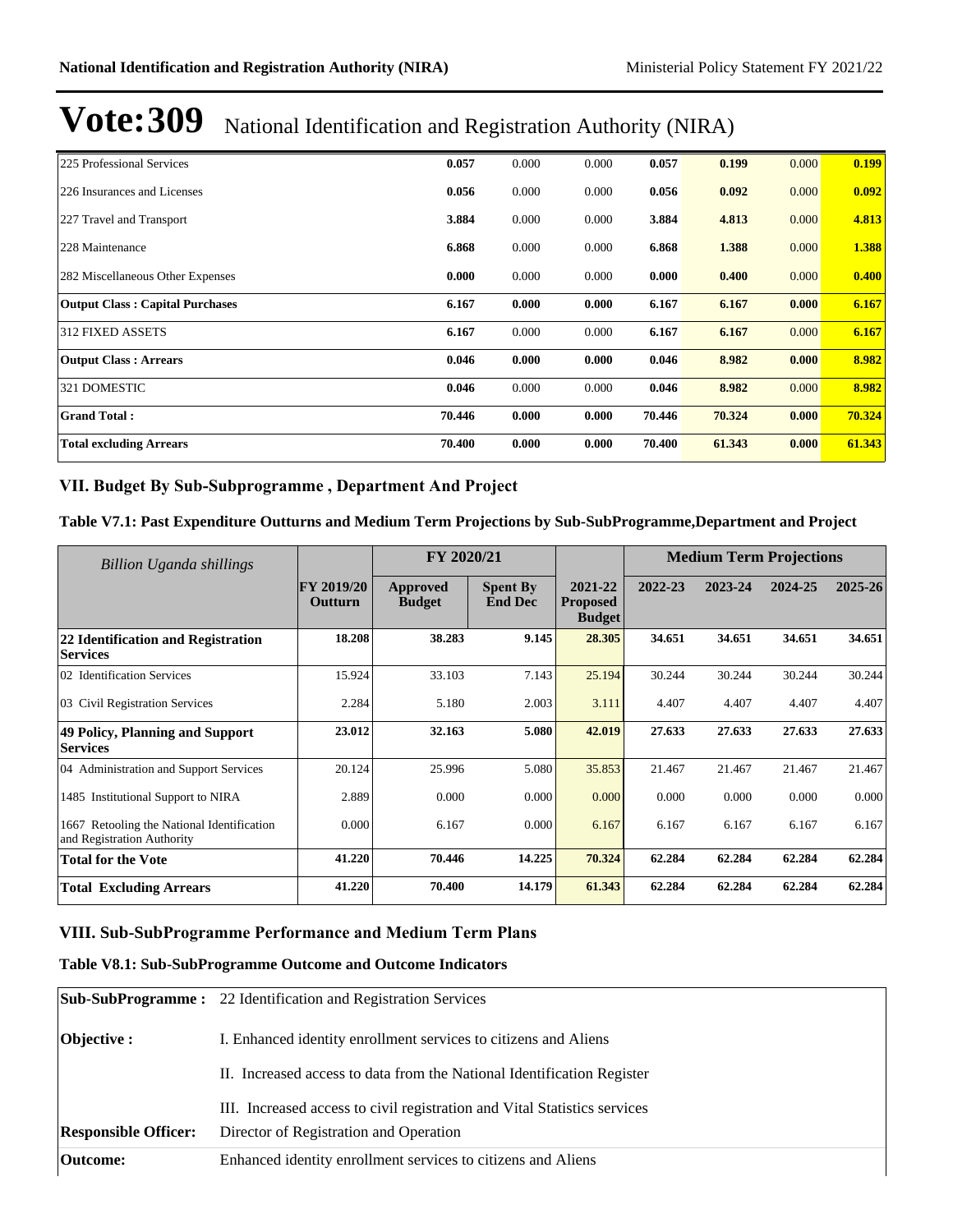| 1. Commercial justice and the environment for competitiveness strengthened                     |                 |                            |                            |            |            |  |  |
|------------------------------------------------------------------------------------------------|-----------------|----------------------------|----------------------------|------------|------------|--|--|
| 2. Infrastructure and access to JLOS services enhanced                                         |                 |                            |                            |            |            |  |  |
|                                                                                                |                 |                            | <b>Performance Targets</b> |            |            |  |  |
| <b>Outcome Indicators</b>                                                                      |                 |                            | 2021/22                    | 2022/23    | 2023/24    |  |  |
|                                                                                                | <b>Baseline</b> | <b>Base year</b>           | <b>Target</b>              | Projection | Projection |  |  |
| . % of citizens issued with National identity cards                                            | 70%             | 2020                       | 72.5%                      | 87.2%      | 91.4%      |  |  |
| • % of Aliens issued with Alien identity cards                                                 | 0%              | 2020                       | 30%                        | 100%       | 100%       |  |  |
| Increased access to data from the National Identification Register (NIR)<br><b>Outcome:</b>    |                 |                            |                            |            |            |  |  |
| 1. Commercial justice and the environment for competitiveness strengthened                     |                 |                            |                            |            |            |  |  |
| 2. Infrastructure and access to JLOS services enhanced                                         |                 |                            |                            |            |            |  |  |
|                                                                                                |                 |                            | <b>Performance Targets</b> |            |            |  |  |
| <b>Outcome Indicators</b>                                                                      |                 |                            | 2021/22                    | 2022/23    | 2023/24    |  |  |
|                                                                                                | <b>Baseline</b> | <b>Base year</b>           | <b>Target</b>              | Projection | Projection |  |  |
| · Number of MDAs and Private sector organization accessing NIR                                 | 19              | 2020                       | 45                         | 60         | 75         |  |  |
| Enhance demand for births, deaths and adoption orders registration services<br><b>Outcome:</b> |                 |                            |                            |            |            |  |  |
| 1. Infrastructure and access to JLOS services enhanced                                         |                 |                            |                            |            |            |  |  |
|                                                                                                |                 | <b>Performance Targets</b> |                            |            |            |  |  |
| <b>Outcome Indicators</b>                                                                      |                 |                            | 2021/22                    | 2022/23    | 2023/24    |  |  |
|                                                                                                | <b>Baseline</b> | <b>Base year</b>           | <b>Target</b>              | Projection | Projection |  |  |
| · Proportion of target population accessing civil registration services                        | 23%             | 2020                       | 25%                        | 40%        | 60%        |  |  |
| <b>Department: 02 Identification Services</b>                                                  |                 |                            |                            |            |            |  |  |
| <b>Budget Output: 01 National Identification and Registration Services</b>                     |                 |                            |                            |            |            |  |  |
| Proportion of the total population registered for National IDs cards                           |                 |                            | 63%                        | 65%        | 90%        |  |  |
| % of citizens above 16 years issued with National ID Cards                                     |                 |                            | #Error                     | 87%        | 91%        |  |  |
| Average Time taken to produce a National ID Card (Days)                                        |                 |                            | 14                         | 14         | 14         |  |  |
| <b>Budget Output: 04 Registration of Births, Deaths and Adoptions</b>                          |                 |                            |                            |            |            |  |  |
| Number of Births Registered                                                                    |                 |                            | 1,000,000                  | 1,200,000  | 1,500,000  |  |  |
| Number of Deaths Registered                                                                    |                 |                            | 7,577                      | 9,845      | 14,775     |  |  |
| Number of Adoptions Registered                                                                 |                 |                            | 90                         | 90         | 90         |  |  |
| <b>Department: 03 Civil Registration Services</b>                                              |                 |                            |                            |            |            |  |  |
| <b>Budget Output: 04 Registration of Births, Deaths and Adoptions</b>                          |                 |                            |                            |            |            |  |  |
| Number of Births Registered                                                                    |                 |                            | 1,000,000                  | 1,200,000  | 1,500,000  |  |  |
| Number of Deaths Registered                                                                    |                 |                            | 7,577                      | 9,845      | 14,775     |  |  |
| Number of Adoptions Registered                                                                 |                 |                            | 90                         | 90         | 90         |  |  |
|                                                                                                |                 |                            |                            |            |            |  |  |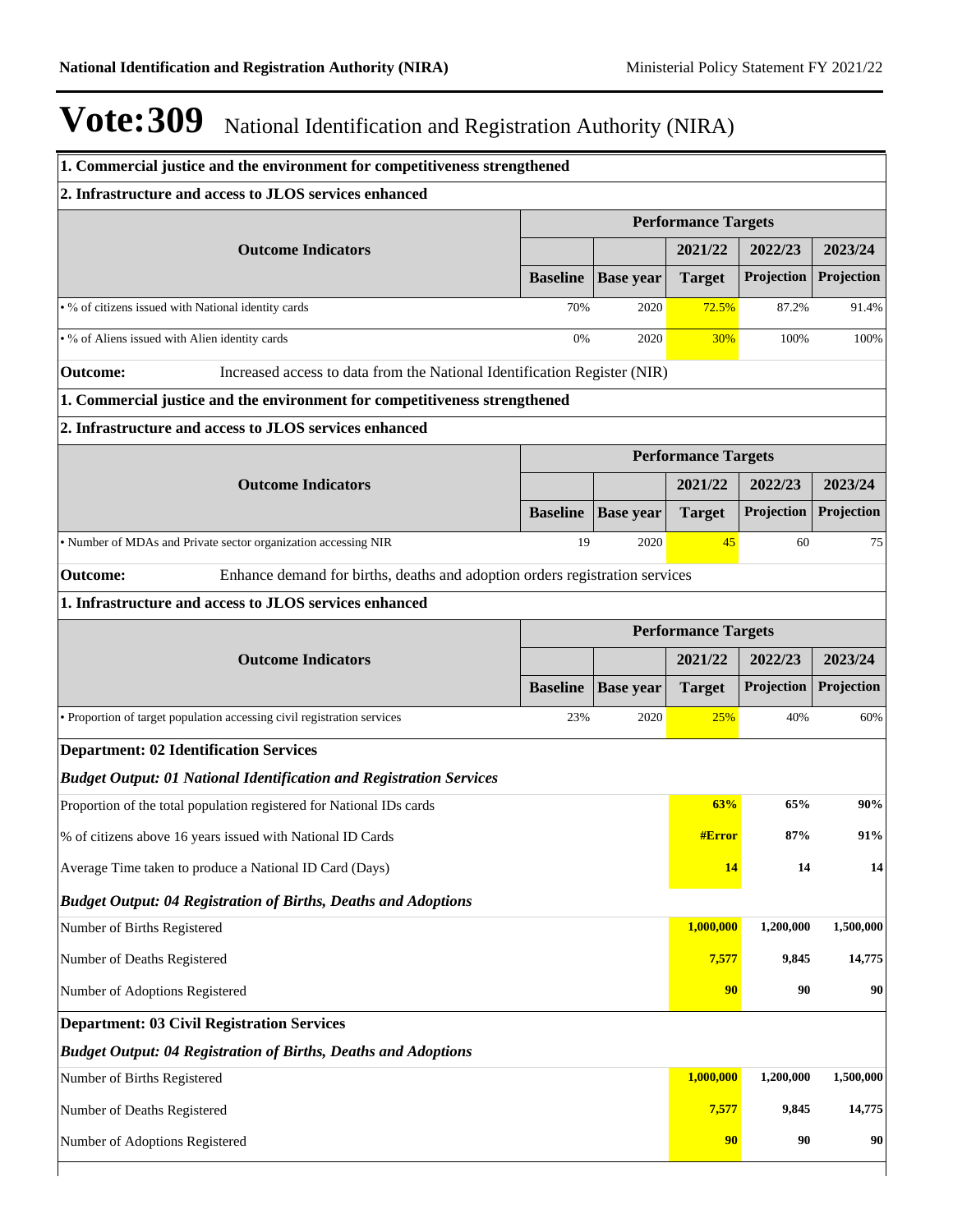|                                                                   | <b>Budget Output: 05 Certification of Births, Deaths and Adoptions</b>        |                 |                  |                            |                   |            |
|-------------------------------------------------------------------|-------------------------------------------------------------------------------|-----------------|------------------|----------------------------|-------------------|------------|
| Number of Births Certificates issued                              |                                                                               |                 |                  | 250,000                    | 300,000           | 400,000    |
| Number of Deaths Certificates issued                              |                                                                               |                 |                  |                            | 7,557<br>9,000    | 10,000     |
| Number of Adoptions Certificates issued                           |                                                                               |                 |                  |                            | 90<br>90          | 90         |
| <b>Sub-SubProgramme:</b> 49 Policy, Planning and Support Services |                                                                               |                 |                  |                            |                   |            |
| Objective :                                                       | NIRA is effective and efficient in delivering its mandate                     |                 |                  |                            |                   |            |
| <b>Responsible Officer:</b>                                       | <b>Executive Director</b>                                                     |                 |                  |                            |                   |            |
| <b>Outcome:</b>                                                   | An efficient and effective National Identification and Registration Authority |                 |                  |                            |                   |            |
|                                                                   | 1. Infrastructure and access to JLOS services enhanced                        |                 |                  |                            |                   |            |
|                                                                   |                                                                               |                 |                  | <b>Performance Targets</b> |                   |            |
|                                                                   | <b>Outcome Indicators</b>                                                     |                 |                  | 2021/22                    | 2022/23           | 2023/24    |
|                                                                   |                                                                               | <b>Baseline</b> | <b>Base year</b> | <b>Target</b>              | <b>Projection</b> | Projection |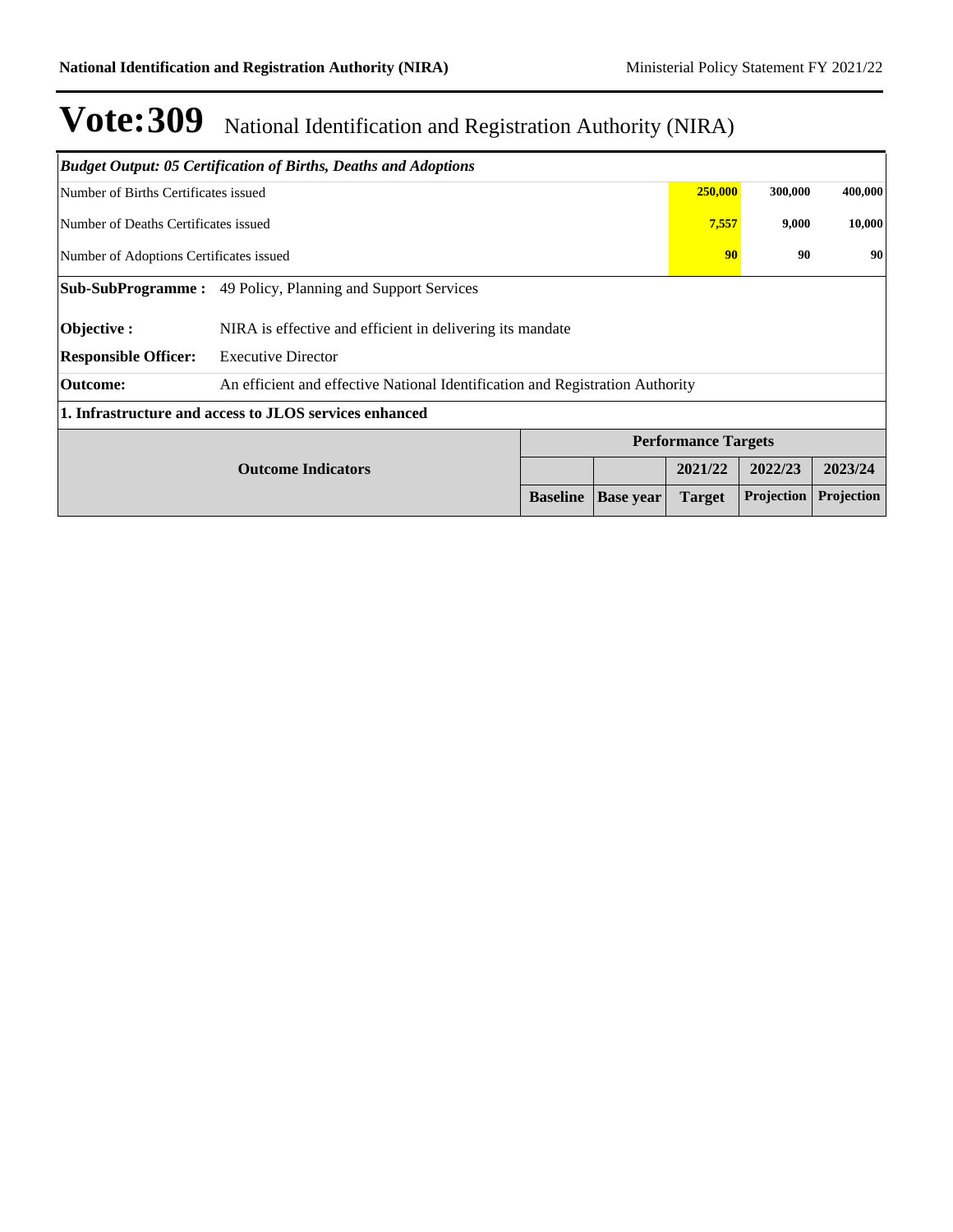| · Proportion of the NIRA strategic plan implemented                 | 10% | 2020 | 25%            | 40%                                             | 65%                     |
|---------------------------------------------------------------------|-----|------|----------------|-------------------------------------------------|-------------------------|
| <b>Department: 04 Administration and Support Services</b>           |     |      |                |                                                 |                         |
| <b>Budget Output: 02 Finance and Administration</b>                 |     |      |                |                                                 |                         |
| Average time taken to effect payments (Days)                        |     |      | $\overline{7}$ | $\overline{\mathbf{7}}$                         | 7                       |
| Percentage of Releases spent                                        |     |      | <b>100%</b>    | 100%                                            | 100%                    |
| Amount of NTR collected                                             |     |      | 000            | $15,000,000, 15,000,000, 0 15,000,000, 0$<br>00 | 00                      |
| <b>Budget Output: 05 Office of the Executive Director</b>           |     |      |                |                                                 |                         |
| Number of Supervisory visits conducted                              |     |      | $\overline{4}$ | $\overline{\mathbf{4}}$                         | $\overline{\mathbf{4}}$ |
| Budget absorption rate                                              |     |      | <b>100%</b>    | 100%                                            | 100%                    |
| <b>Budget Output: 06 Legal Advisory Services</b>                    |     |      |                |                                                 |                         |
| Number of backlog cases handled                                     |     |      | 1,000          | 1,000                                           | 1,000                   |
| Number of cancellations of persons in the NIR                       |     |      | 1,200          | 1,200                                           | 1,200                   |
| Number of changes of particulars done                               |     |      | 1,000          | 1,000                                           | 1,000                   |
| <b>Budget Output: 07 Public Relations and Corporate Affairs</b>     |     |      |                |                                                 |                         |
| Number of awareness campaigns conducted                             |     |      | 15             | 15                                              | 15                      |
| <b>Budget Output: 08 Planning and Strategy</b>                      |     |      |                |                                                 |                         |
| Number of vital statistical abstracts produced                      |     |      | 1              | $\mathbf{1}$                                    | 1                       |
| Number of Monitoring and Evaluation reports prepared                |     |      |                | 4                                               | 4                       |
| Number of policies and strategies reviewed                          |     |      |                | 4                                               | 4                       |
| <b>Budget Output: 09 Internal Audit</b>                             |     |      |                |                                                 |                         |
| No of Audit reports produced                                        |     |      | 4              | $\overline{\mathbf{4}}$                         | 4                       |
| <b>Budget Output: 19 Human Resource Management Services</b>         |     |      |                |                                                 |                         |
| Number of staff appraised                                           |     |      | 433            | 433                                             | 433                     |
| Number of staff trained                                             |     |      | 433            | 433                                             | 433                     |
| <b>Budget Output: 20 Records Management Services</b>                |     |      |                |                                                 |                         |
| Time taken to retrieve and forward records to action Officer (Days) |     |      | 3              | 3                                               | 3                       |

## **IX. Major Capital Investments And Changes In Resource Allocation**

**Table 9.1: Major Capital Investment (Capital Purchases outputs over 0.5Billion)**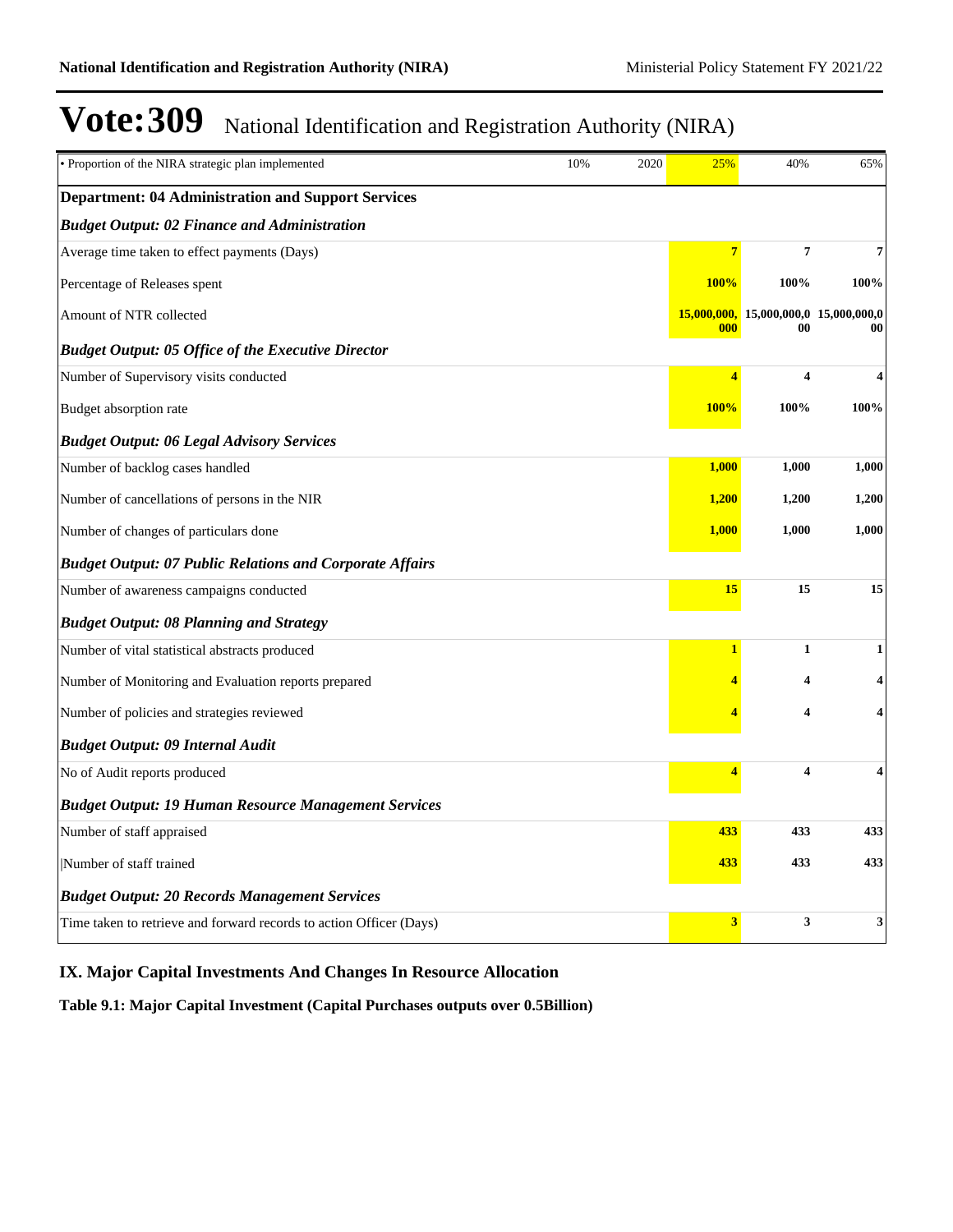| FY 2020/21                                                                                                                                                                                                                                                                      |              |                                                                                                                                                                                                                                                | FY 2021/22                                                                                                                                                                                                                                                                    |
|---------------------------------------------------------------------------------------------------------------------------------------------------------------------------------------------------------------------------------------------------------------------------------|--------------|------------------------------------------------------------------------------------------------------------------------------------------------------------------------------------------------------------------------------------------------|-------------------------------------------------------------------------------------------------------------------------------------------------------------------------------------------------------------------------------------------------------------------------------|
| <b>Appr. Budget and Planned Outputs</b>                                                                                                                                                                                                                                         |              | <b>Expenditures and Achievements by</b><br>end Dec                                                                                                                                                                                             | <b>Proposed Budget and Planned</b><br><b>Outputs</b>                                                                                                                                                                                                                          |
| Vote 309 National Identification and Registration Authority (NIRA)                                                                                                                                                                                                              |              |                                                                                                                                                                                                                                                |                                                                                                                                                                                                                                                                               |
| <b>Sub-SubProgramme: 12 49 Policy, Planning and Support Services</b>                                                                                                                                                                                                            |              |                                                                                                                                                                                                                                                |                                                                                                                                                                                                                                                                               |
| Development Project : 1667 Retooling the National Identification and Registration Authority                                                                                                                                                                                     |              |                                                                                                                                                                                                                                                |                                                                                                                                                                                                                                                                               |
| Budget Output: 12 49 76 Purchase of Office and ICT Equipment, including Software                                                                                                                                                                                                |              |                                                                                                                                                                                                                                                |                                                                                                                                                                                                                                                                               |
| 1.6 Heavy Duty Photocopiers for Regions<br>2. 2 Binding Machines<br>3. 132 Air conditioners for district servers<br>4.120 desktops for data processing and staff at HQ (with MS)<br>office)<br>5.117 CCTV system for district Offices<br>6. Upgrades of 2 Identification engine |              | The Procurement for 50 Desktop Computers,<br>Windows licenses was initiated and award has<br>been made to the Best evaluated bidder and for<br>Office equipment this was also initiated and<br>bids have been received. Evaluation is ongoing. | Phase 1 implementation of DRS at NITA-U data<br>center, Dark trace WAN security soltn for 900<br>devises, 1 Data backup and recovery soltn, 3 scrns<br>for WAN monitoring solution, 117 Time&<br>Attendance soltn, 117 Thermal Printers, Power<br>backup soltn & CCTV Upgrade |
| <b>Total Output Cost(Ushs Thousand)</b>                                                                                                                                                                                                                                         | 5,333,216    |                                                                                                                                                                                                                                                | 3,200,563                                                                                                                                                                                                                                                                     |
| Gou Dev't:                                                                                                                                                                                                                                                                      | 5,333,216    | $\Omega$                                                                                                                                                                                                                                       | 3,200,563                                                                                                                                                                                                                                                                     |
| Ext Fin:                                                                                                                                                                                                                                                                        | $\mathbf{0}$ | 0                                                                                                                                                                                                                                              |                                                                                                                                                                                                                                                                               |
| A.I.A:                                                                                                                                                                                                                                                                          | $\theta$     | $\Omega$                                                                                                                                                                                                                                       |                                                                                                                                                                                                                                                                               |
| Budget Output: 12 49 77 Purchase of Specialised Machinery and Equipment                                                                                                                                                                                                         |              |                                                                                                                                                                                                                                                |                                                                                                                                                                                                                                                                               |
|                                                                                                                                                                                                                                                                                 |              |                                                                                                                                                                                                                                                | 150 registration kits procured (comprising of a<br>laptop, a Camera with tripod, a document scanner,<br>a background cloth, backup battery with solar<br>option, fingerprint scanner, signature pad, Casing<br>with foam)                                                     |
| <b>Total Output Cost(Ushs Thousand)</b>                                                                                                                                                                                                                                         | 0            | 0                                                                                                                                                                                                                                              | 2,550,000                                                                                                                                                                                                                                                                     |
| Gou Dev't:                                                                                                                                                                                                                                                                      | $\Omega$     | $\Omega$                                                                                                                                                                                                                                       | 2,550,000                                                                                                                                                                                                                                                                     |
| Ext Fin:                                                                                                                                                                                                                                                                        | $\Omega$     | $\Omega$                                                                                                                                                                                                                                       |                                                                                                                                                                                                                                                                               |
| A.I.A.                                                                                                                                                                                                                                                                          | $\mathbf{0}$ | $\Omega$                                                                                                                                                                                                                                       |                                                                                                                                                                                                                                                                               |

### **X. Vote Challenges and Plans To Improve Performance**

#### **Vote Challenges**

1) Aged equipment; whereas efforts have been made to improve efficiency and turnaround time, the Authority has encountered challenges with aged equipment such as the registration kits that have served beyond their lifespan as well as the national ID production line that requires regular maintenance and currently is operating below capacity.

2) Inadequate staff: NIRA is operating at a 50% HR capacity. This has hindered effective service delivery especially in the districts where on average NIRA has only 2 staff serving a whole district.

3) NIRA district offices are far away from communities. Long distances and the cost of transport are big challenge and a deterrent to people seeking NIRA services.

4) Implementation of the USPC contract: there is a contract that has not been implemented due to lack of fund allocation as it requires 33.8bn annually to procure 4.5m Blank National ID cards

5) Continuous disruptions at NIRA Hqs at Kololo ceremonial grounds: When there are national events at the grounds, business is usually disrupted and we are unable to continue normal operations. NIRA requires a permanent establishment for its Hq office.

#### **Plans to improve Vote Performance**

1) Completion of the connectivity process of the district offices to Headquarters

2) Stakeholders engagement (MDAs) to create awareness of the benefits of using the TPI to access information in the National Identification Register (NIR)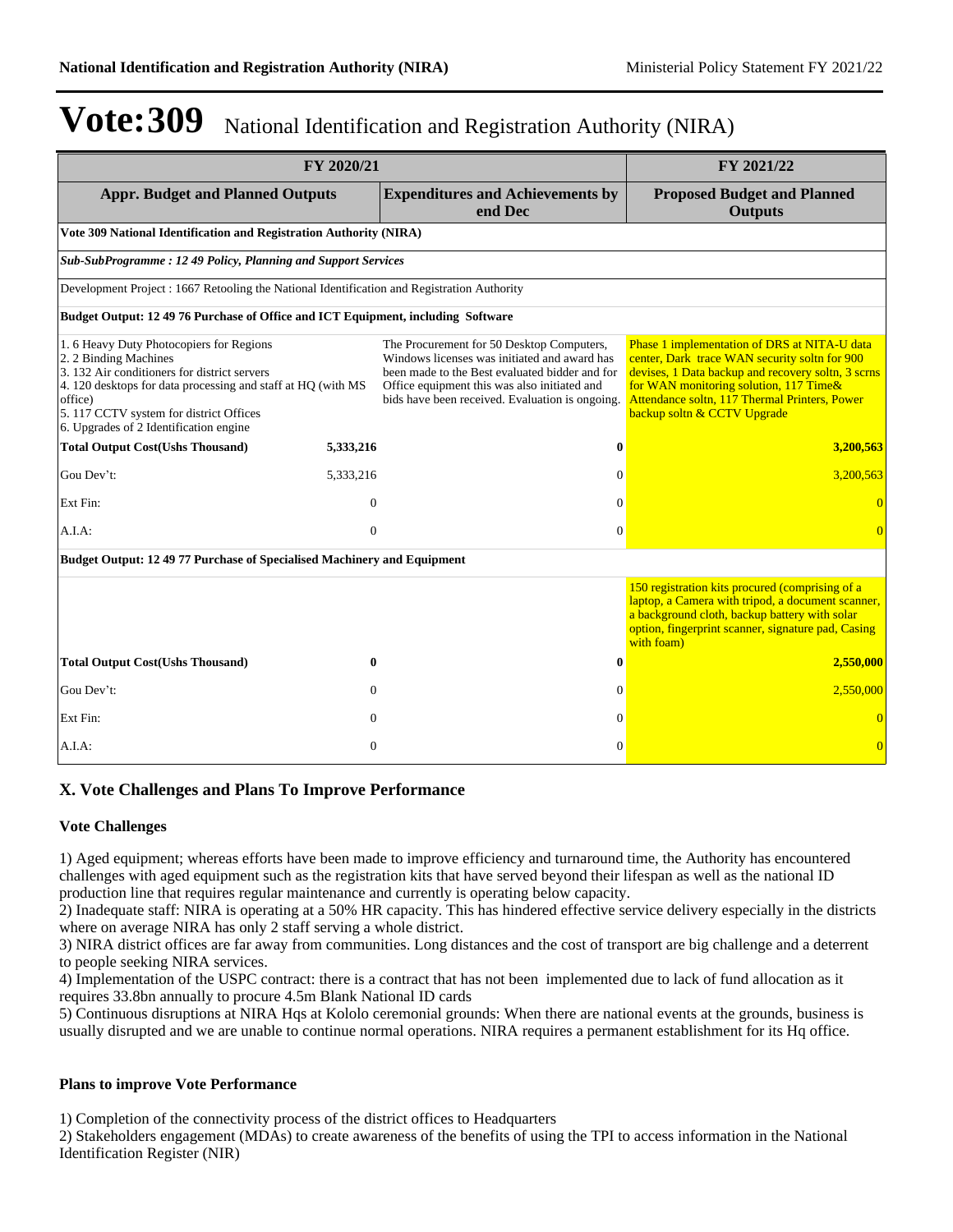3) Completion and enhancement of the NIRA web portal to ease online access of some of the NIRA services by individuals

4) Working with NITA-U to support implementation of a business continuity solution in a phased manner

5) Establish partnership with Local Government to enable NIRA use local government structures for service delivery

6) Raise awareness and sensitization of the public on the services offered by NIRA through mass campaigns

7) Continue lobbying with Government to provide funds for implementing the joint Venture agreement (USPC)

### **XI Off Budget Support**

### **Table 11.1 Off-Budget Support by Project**

| <b>Billion Uganda Shillings</b>                                    | 2020/21 Approved<br><b>Budget</b> | 2021/22 Draft<br><b>Estimates</b> |
|--------------------------------------------------------------------|-----------------------------------|-----------------------------------|
| Sub-SubProgramme 1222 Identification and Registration Services     | 2.81                              | 0.40                              |
| <b>Recurrent Budget Estimates</b>                                  |                                   |                                   |
| 03 Civil Registration Services                                     | 2.81                              | 0.40                              |
| 400-MULTI-LATERAL DEVELOPMENT PARTNERS                             | 1.77                              | 0.00                              |
| 426-UNICEF                                                         | 1.04                              | 0.40                              |
| <b>Sub-SubProgramme 1249 Policy, Planning and Support Services</b> | 11.58                             | 0.00                              |
| <b>Recurrent Budget Estimates</b>                                  |                                   |                                   |
| 04 Administration and Support Services                             | 1.41                              | 0.00                              |
| 400-MULTI-LATERAL DEVELOPMENT PARTNERS                             | 1.11                              | 0.00                              |
| 426-UNICEF                                                         | 0.30                              | 0.00                              |
| Development budget Estimates                                       |                                   |                                   |
| 1485 Institutional Support to NIRA                                 | 10.17                             | 0.00                              |
| 400-MULTI-LATERAL DEVELOPMENT PARTNERS                             | 10.17                             | 0.00                              |
| <b>Total for Vote</b>                                              | 14.39                             | 0.40                              |

### **XII. Vote Cross Cutting Policy And Other Budgetary Issues**

### **Table 12.1: Cross- Cutting Policy Issues**

### **Issue Type: HIV/AIDS**

| Objective:                          | To mainstream HIV/AIDS issues in all programs of NIRA as well as in service delivery.                                                                                                                     |
|-------------------------------------|-----------------------------------------------------------------------------------------------------------------------------------------------------------------------------------------------------------|
| <b>Issue of Concern:</b>            | Awareness, prevention, care and treatment of HIV/AIDS                                                                                                                                                     |
| <b>Planned Interventions:</b>       | 1. 1 Medical camp where counseling and testing will be done<br>2. Provision of medical insurance to 433 staff for treatment<br>3. Commemorate world HIV/AIDS day<br>4. Dissemination of HIV/AIDS messages |
| <b>Budget Allocation (Billion):</b> | 1.500                                                                                                                                                                                                     |
| <b>Performance Indicators:</b>      | 1. No. of medical camps held<br>2. no. of staff on medical insurance                                                                                                                                      |
| <b>Issue Type:</b>                  | Gender                                                                                                                                                                                                    |
| Objective:                          | To mainstream gender and equity issues in service delivery by being gender and equity responsive<br>in budgeting and service delivery                                                                     |
| <b>Issue of Concern:</b>            | Gender and Equity Responsive                                                                                                                                                                              |
| <b>Planned Interventions:</b>       | 1. conduct 23 outreaches in hard to reach areas (islands, mountainous and remote areas)<br>2. Diaspora registration (London, Pretoria and Washington DC)                                                  |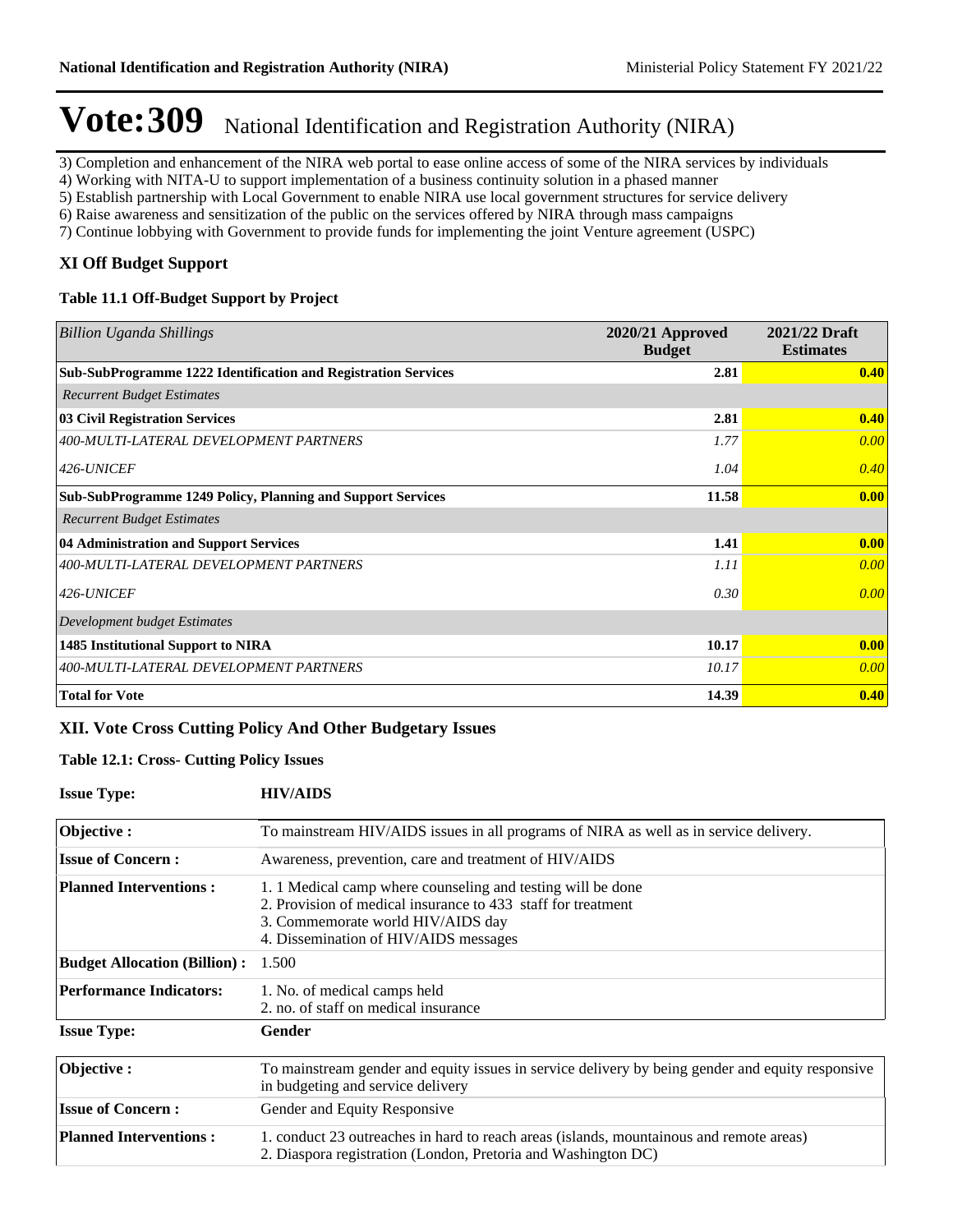| <b>Budget Allocation (Billion):</b> 2.300 |                                                                                           |
|-------------------------------------------|-------------------------------------------------------------------------------------------|
| <b>Performance Indicators:</b>            | 1. No. of outreaches conducted<br>2. No. of registrations in the diaspora                 |
| <b>Issue Type:</b>                        | <b>Enviroment</b>                                                                         |
| <b>Objective:</b>                         | To preserve and conserve our environment during our operations                            |
| <b>Issue of Concern:</b>                  | Preservation and conservation of environment                                              |
| <b>Planned Interventions:</b>             | 1. Limiting printing by using emails to share information<br>2. Proper Disposal of wastes |
| <b>Budget Allocation (Billion):</b> 0.300 |                                                                                           |
| <b>Performance Indicators:</b>            | 1. No. of documents shared by email                                                       |

### **XIII. Personnel Information**

## **Table 13.1 Staff Establishment Analysis**

| <b>Title</b>                                                   | <b>Salary Scale</b> | <b>Number Of Approved Positions</b> | <b>Number Of Filled Positions</b> |
|----------------------------------------------------------------|---------------------|-------------------------------------|-----------------------------------|
| Human Resource Officer (Payroll/<br><b>Employee Relations)</b> | NIR-6               |                                     |                                   |
| Human Resource Officer (Talent/<br>Performance Management)     | NIR-6               |                                     | $\Omega$                          |
| <b>Internal Auditor</b>                                        | $NIR-6$             | $\mathfrak{D}$                      | 1                                 |
| M & E Officer                                                  | $NIR-6$             | 3                                   | 1                                 |
| Records Officer - Administration                               | NIR-6               | 2                                   | $\mathbf{0}$                      |
| Records Officer - HR                                           | $NIR-6$             | 3                                   |                                   |
| <b>Accounts Assistant</b>                                      | NIR-7               | 3                                   | $\overline{c}$                    |
| <b>Assistant Registration Officer</b>                          | NIR-7               | 351                                 | 196                               |
| <b>Executive Director</b>                                      | NIR1                |                                     |                                   |
| Director, Finance & Admin                                      | NIR <sub>2</sub>    |                                     | 1                                 |
| Director, ICT                                                  | NIR <sub>2</sub>    |                                     | 1                                 |
| Director, Legal/BS                                             | NIR <sub>2</sub>    |                                     | 1                                 |
| Director, Registration &Ops                                    | NIR <sub>2</sub>    |                                     | 1                                 |
| <b>Head Human Resources</b>                                    | NIR <sub>3</sub>    |                                     | 1                                 |
| Head Internal Audit                                            | NIR <sub>3</sub>    |                                     |                                   |
| Head Planning & Strategy                                       | NIR <sub>3</sub>    |                                     | 1                                 |
| <b>Head Procurement</b>                                        | NIR <sub>3</sub>    |                                     | $\mathbf{1}$                      |
| <b>Manager Administration</b>                                  | NIR4                |                                     | 1                                 |
| Manager Compliance                                             | NIR4                |                                     | 1                                 |
| <b>Manager Finance</b>                                         | NIR4                |                                     | 1                                 |
| <b>Manager Human Resources</b>                                 | NIR4                |                                     | 1                                 |
| Manager Legal                                                  | NIR4                |                                     | 1                                 |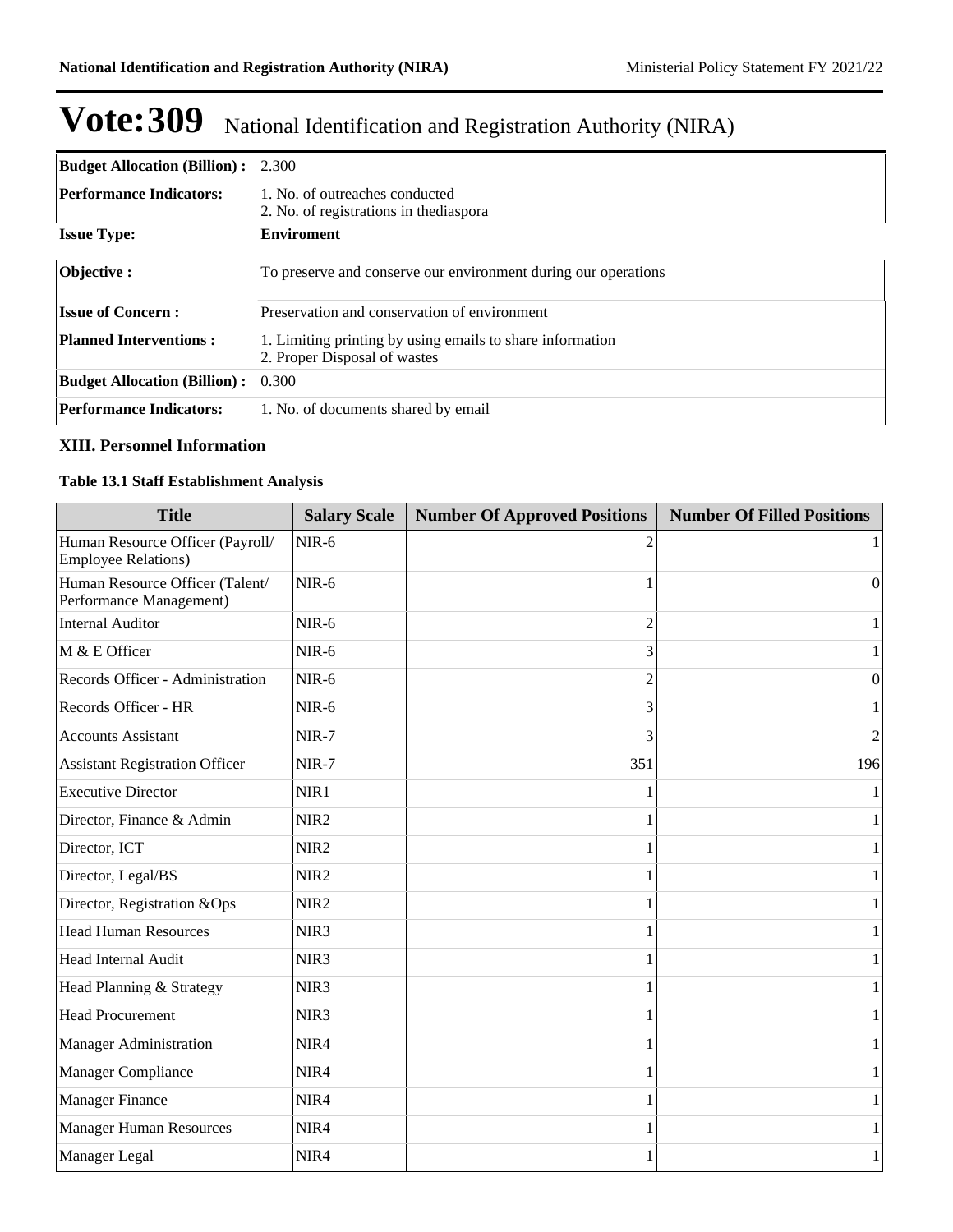| Manager, Cyber Security                          | NIR4             |    |          |
|--------------------------------------------------|------------------|----|----------|
| Manager, Data Processing                         | NIR4             |    |          |
| Manager, IT Administration                       | NIR4             |    |          |
| Manager, M& E                                    | NIR4             |    |          |
| Manager, Planning & Strategy                     | NIR4             |    |          |
| Manager, PR                                      | NIR4             |    |          |
| Manager, Registration-Field Support NIR4         |                  |    |          |
| Manager, Registration-Headquarters               | NIR4             |    |          |
| Manager, Security                                | NIR4             |    |          |
| <b>Executive Assistant to ED</b>                 | NIR5             |    |          |
| Personal Assistant to ED                         | NIR5             |    |          |
| Senior Accountant                                | NIR5             |    |          |
| Senior Internal Auditor                          | NIR5             |    |          |
| Senior Procurement Officer                       | NIR5             |    |          |
| Senior Registration Officer - BDAR               | NIR5             |    |          |
| Senior Registration Officer -<br>General         | NIR5             |    |          |
| Senior Registration Officer - ID                 | NIR5             |    |          |
| Senior Registration Officer-Field<br>Support     | NIR5             | 6  | 6        |
| Warehouse/Stores supervisor                      | NIR5             |    |          |
| Accountant                                       | NIR <sub>6</sub> |    |          |
| Administrative Officer                           | NIR <sub>6</sub> |    |          |
| Citizenship Verification Officer                 | NIR <sub>6</sub> | 2  | 2        |
| <b>Client Relations Officer</b>                  | NIR <sub>6</sub> |    |          |
| Communications & Media Officer                   | NIR <sub>6</sub> | 2  | 0        |
| Data Exim Officer                                | NIR <sub>6</sub> | 1  | 1        |
| Data Processing Officer                          | NIR <sub>6</sub> | 18 | 16       |
| Data Production Officer                          | NIR <sub>6</sub> | 6  | $6 \mid$ |
| Database Administrator                           | NIR <sub>6</sub> |    | 1        |
| Engineer                                         | NIR <sub>6</sub> | 2  | 2        |
| Legal Officer                                    | NIR <sub>6</sub> | 4  | 0        |
| Network Administrator                            | NIR <sub>6</sub> |    | 1        |
| Policy Analysis, Planning & Dev't<br>Officer/BDO | NIR <sub>6</sub> |    |          |
| Procurement Officer                              | NIR <sub>6</sub> |    |          |
| <b>Public Relations Officer</b>                  | NIR <sub>6</sub> | 1  | 1        |